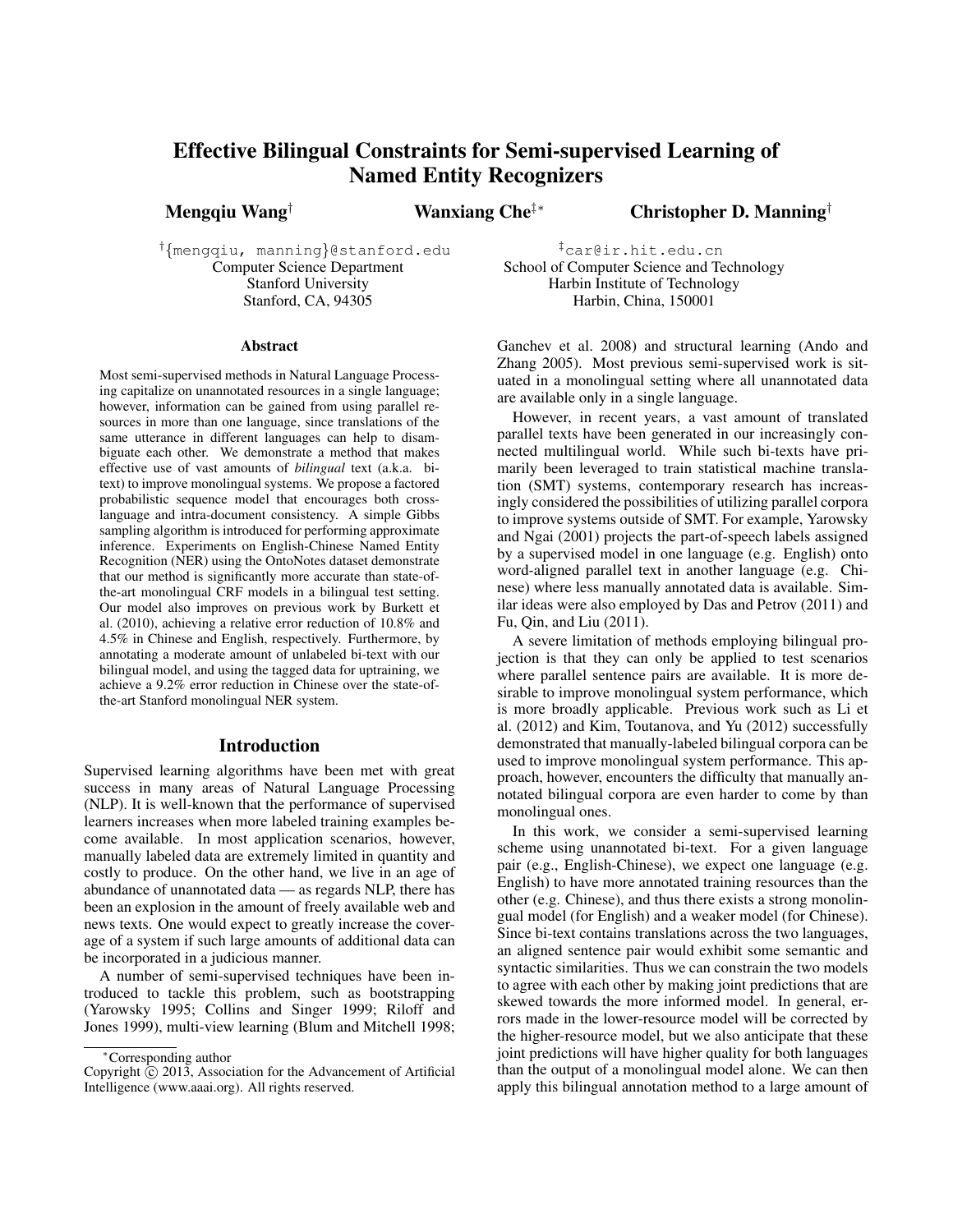

Figure 1: Example of NER labels between two word-aligned bilingual parallel sentences.

unannotated bi-text, and use the resulting annotated data as additional training data to train a new monolingual model with better coverage. $<sup>1</sup>$ </sup>

Burkett et al. (2010) proposed a similar framework with a "multi-view" learning scheme where k-best outputs of two monolingual taggers are reranked using a complex selftrained reranking model. In our work, we propose a simple decoding method based on Gibbs sampling that eliminates the need for training complex reranking models. In particular, we construct a new factored probabilistic model by chaining together two Conditional Random Field monolingual models with a bilingual constraint model, which encourages soft label agreements. We then apply Gibbs sampling to find the best labels under the new factored model. We can further improve the quality of bilingual prediction by incorporating an additional model, expanding upon Finkel, Grenager, and Manning (2005), that enforces global label consistency for each language.

Experiments on Named Entity Recognition (NER) show that our bilingual method yields significant improvements over the state-of-the-art Stanford NER system. When evaluated over the standard OntoNotes English-Chinese dataset in a bilingual setting, our models achieve a  $F_1$  error reduction of 18.6% in Chinese and 9.9% in English. Our method also improves over Burkett et al. (2010) with a relative error reduction of 10.8% and 4.5% in Chinese and English, respectively. Furthermore, we automatically label a moderate-sized set of 80k sentence pairs using our bilingual model, and train new monolingual models using an uptraining scheme. The resulting monolingual models demonstrate an error reduction of 9.2% over the Stanford NER systems for Chinese.<sup>2</sup>

# Monolingual NER with CRF

Named Entity Recognition is an important task in NLP. It serves as a first step in turning unstructured text into structured data, and has broad applications in news aggregation, question answering, and bioNLP. Given an input sentence, an NER tagger identifies words that are part of a named entity, and assigns the entity type and relative position information. For example, in the commonly used BIO tagging scheme, a tag such as B-PERSON indicates the word is the beginning of a *person name* entity; and a I-LOCATION tag marks the word to be inside a *location* entity. All words marked with tag  $\circ$  are not part of any entity. Figure 1 illustrates a tagged sentence pair in English and Chinese.

Current state-of-the-art supervised NER systems employ an undirected graphical model called Conditional Random Field (CRF) (Lafferty, McCallum, and Pereira 2001). Given an input sentence x, a linear-chain structured CRF defines the following conditional probability for tag sequence y:

$$
P_{mono}(\mathbf{y}|\mathbf{x}) = \frac{1}{Z(\mathbf{x})} \prod_{i} \exp(\sum_{j} \lambda_j f_j(y_i, y_{i-1}|\mathbf{x})) \quad (1)
$$

where  $f_j$  is the jth feature function,  $\lambda_j$  is the feature weight, and  $Z(\mathbf{x})$  is the partition function.

## Bilingual NER Constraints

A pair of aligned sentences in two languages contain complementary cues to aid the analysis of each other. For example, in Figure 1, it is not immediately obvious whether the phrase "Foreign Affairs" on the English side refers to an organization (Ministry of Foreign Affairs), or general foreign affairs. But the aligned word on the Chinese side is a lot less ambiguous, and can be easily identified as an *organization* entity.

Another example is that in the Chinese training data we have never seen the translation of the name "Kamyao". As a result, the tagger cannot make use of lexical features, and so has to rely on less informative contextual features to predict if it is a *geo-political entity (GPE)* or a *person*. But we have seen the aligned word on the English side being tagged as *person*, and thus can infer that the Chinese aligned entity should also be a *person*.

It is straight-forward to see that accurate word alignment is essential in such an analysis. Fortunately, there are automatic word alignment systems used in MT research that produce robust and accurate alignment results, and our method will use the output of one (Liang, Taskar, and Klein 2006).

#### Hard Agreement Constraints

Drawing on the above observations, we first propose a simple bilingual constraint model that enforces *hard* agreements.

We define the following probability for an output sequence pair  $y_c$  and  $y_e$  for Chinese and English input sentences  $x_c$  and  $x_e$ , respectively:

$$
P_{bi}(\mathbf{y}_c, \mathbf{y}_e) = \prod_{A = \{a^c, a^e\}} \mathbb{I}(y_{a^c}, y_{a^e})
$$
(2)

<sup>&</sup>lt;sup>1</sup>This training regimen is also referred to as "uptraining" (Petrov et al. 2010).

<sup>&</sup>lt;sup>2</sup>All of our code is made available at n1p.stanford.edu/ software/CRF-NER.shtml.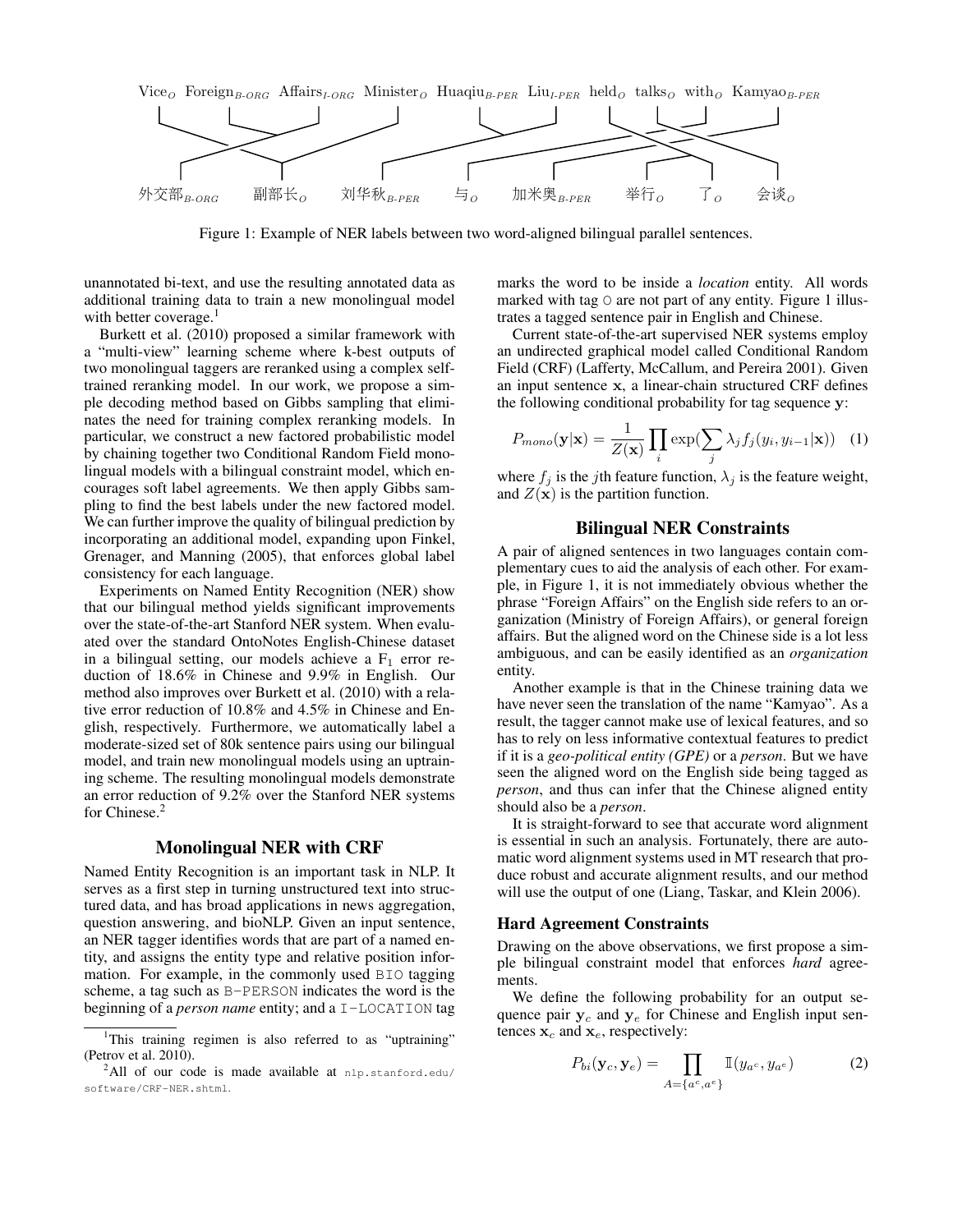... the<sub>O</sub> earliest<sub>O</sub> established<sub>O</sub> bonded<sub>O</sub> area<sub>O</sub>



Figure 2: Example of annotation standard inconsistency

where A is the set of all aligned word pairs, and  $\mathbb{I}(y_{a^c}, y_{a^e})$ is an indicator function that equals 1 if  $y_{a^c} = y_{a^e}$ , and 0 otherwise.

#### Soft Agreement Constraints

If we apply hard agreement constraints, any output sequence pairs that disagree on any tag pair will be assigned zero probability. Such a hard constraint is not always satisfied in practice, since annotation standards in different languages can differ. An example is given in Figure 2, where the phrase mention of "bonded area" is considered a *location* in the Chinese gold-standard, but not in the English gold-standard.

We can soften these constraints by replacing the 1 and 0 values in indicator function  $\mathbb{I}(y_{a^c}, y_{a^e})$  with a probability measure. We first tag a set of unannotated bilingual sentence pairs using two baseline monolingual CRF taggers. Then we collect counts of aligned entity tag pairs from the autogenerated tagged data. The value  $\mathbb{I}(y_{a^c}, y_{a^e})$  is chosen to be the pairwise mutual information score of the entity pair  $(y_{a^c}, y_{a^e})$ . This version of constraints is denoted as auto.

#### Alignment Uncertainty

When we consider the previous two sets of bilingual constraints, we assume the word alignments are given by some off-the-shelf alignment model which outputs a set of "hard" alignments. In practice, most statistical word alignment models assign a probability to each alignment pair, and "hard" alignments are produced by cutting off alignment pairs that fall below a threshold value.

To take into account alignment uncertainties, we modify function  $\mathbb{I}(y_{a^c}, y_{a^e})$  by exponentiating its value to the power of the alignment probability to give a new function:  $\mathbb{U}(y_{a^c}, y_{a^e}) = \mathbb{I}(y_{a^c}, y_{a^e})^{P(y_{a^c}, y_{a^e})}$ . The intuition behind this modification is that pairs with a higher alignment probability will reflect more probability fluctuation when different label assignments are considered.

For example, consider an extreme case where a particular pair of aligned words has alignment probability 0. Then the value of the U function will always be 1 regardless of what tags are assigned to the two words, thus reducing the impact of different choices of tags for this pair in the overall tag sequence assignment.

## Gibbs Sampling with Factored Models

In a monolingual setting, exact inference in a standard linear-chain CRF can be done by applying the Viterbi algorithm to find the most likely output sequence. But when we

consider the joint probability of an output sequence pair in a bilingual setting, especially when we apply the aforementioned bilingual constraints, cyclic cliques are introduced into the Markov random field which make exact inference algorithms intractable.

Markov Chain Monte Carlo (MCMC) methods offer a simple and elegant solution for approximate inference by constructing a Markov chain whose stationary distribution is the target distribution.

In this work, we adopt a specific MCMC sampling method called Gibbs sampling (Geman and Geman 1984). We define a Markov chain over output sequences by observing a simple transition rule: from a current sequence assignment at time  $t - 1$ , we can transition into the next sequence at time  $t$  by changing the label at any position  $i$ . And the distribution over these transitions is defined as:

$$
P(\mathbf{y}^t|\mathbf{y}^{t-1}) = P(y_i^t|\mathbf{y}_{-i}^{t-1}, \mathbf{x})
$$
\n(3)

where  $y_{-i}^{t-1}$  is the set of all labels except  $y_i$  at time  $t-1$ .

To apply the bilingual constraints during decoding, we formulate a new *factored* model by combining the two monolingual CRF models (one for each language) with the bilingual constraint model via a simple product.<sup>3</sup> The resulting model is of the following form:

$$
P(\mathbf{y}_c, \mathbf{y}_e | \mathbf{x}_c, \mathbf{x}_e) = P_{mono}(\mathbf{y}_c | \mathbf{x}_c) P_{mono}(\mathbf{y}_e | \mathbf{x}_e) P_{bi}(\mathbf{y}_c, \mathbf{y}_e)
$$
\n(4)

Obtaining the state transition model  $P(y_i^t | y_{-i}^{t-1}, \mathbf{x})$  for the monolingual CRF models is straight-forward. In the case of a first order linear-chain CRF, the Markov blanket is the neighboring two cliques. Given the Markov blanket of state  $i$ , the label at position  $i$  is independent of all other states. Thus we can compute the transition model simply by normalizing the product of the neighboring clique potentials. Finkel, Grenager, and Manning (2005) gave a more detailed account of how to compute this quantity.

The transition probability of label  $y_{ci}$  in the bilingual constraint model is defined as  $\prod_{(y_{c_i},y_{e_k})\in A} \mathbb{U}(y_{c_i},y_{e_k})$ , where  $y_{e_k}$  is a word aligned to  $y_{c_i}$ .

At decoding time, we walk the Markov chain by taking samples at each step. We start from some random assignment of the label sequence, and at each step we randomly sample a new value for  $y_i$  at a randomly chosen position  $i$ . After a fixed number of steps, we output a complete sequence as our final solution. In practice, MCMC sampling could be quite slow and inefficient, especially when the input sentence is long. To speed up the sampling process, we initialize the state sequence from the best sequences found by Viterbi decoding using only the monolingual models.

A bigger problem with vanilla Gibbs sampling is that the random samples we draw do not necessarily give us the most likely state sequence, as given by Viterbi in the exact inference case. One way to tackle this problem is to borrow the *simulated annealing* technique from optimization research

 $3$ This model double-counts the state sequence conditioned on a given observation, and therefore is likely deficient. However, we do not find this to be a problem in practice.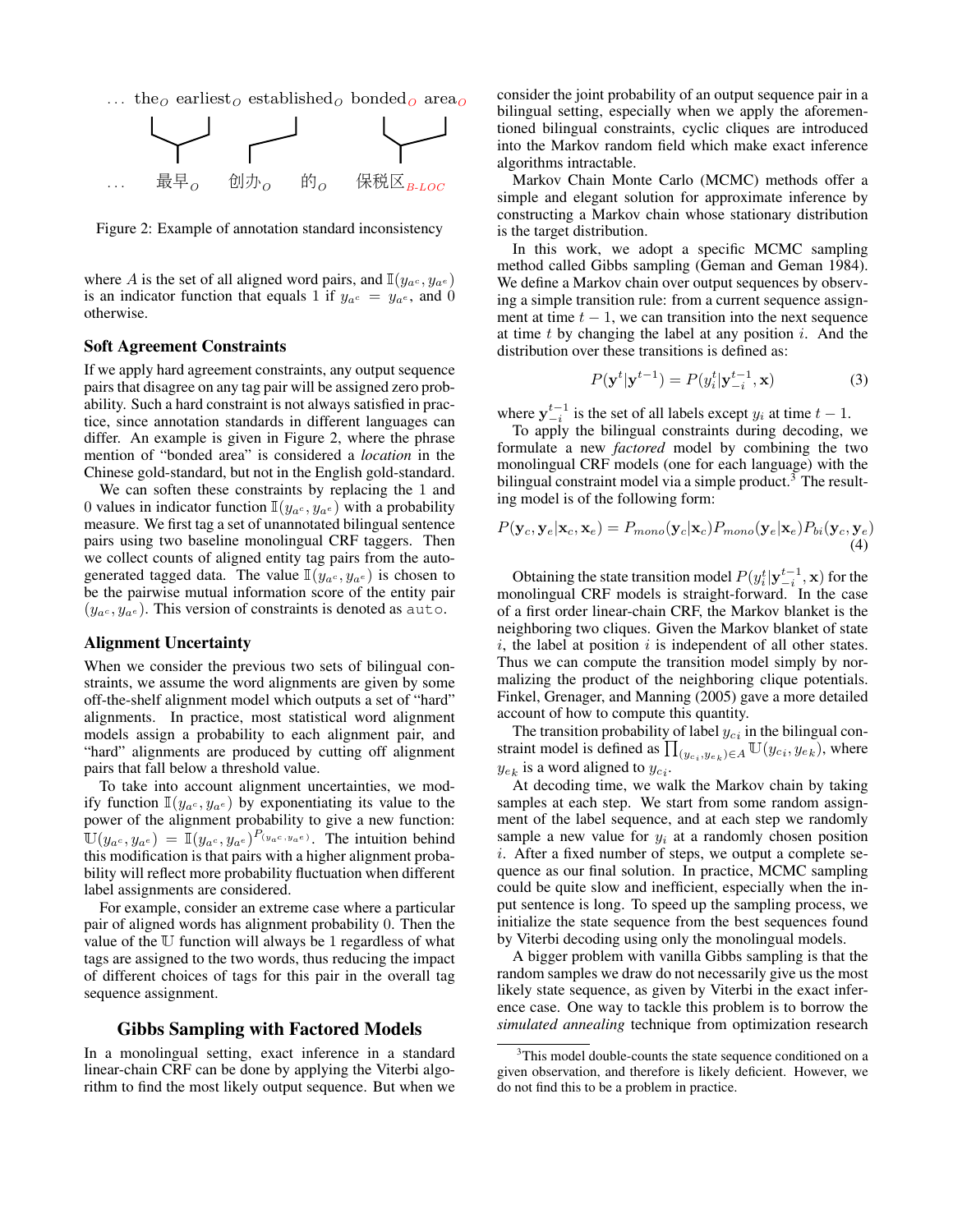(Kirkpatrick, Gelatt, and Vecchi 1983). We redefine the transition probability in Eqn. 3 as:

$$
P(\mathbf{y}^t|\mathbf{y}^{t-1}) = \frac{P(y_i^t|\mathbf{y}_{-i}^{t-1}, \mathbf{x})^{1/c_t}}{\sum_j P(y_j^t|\mathbf{y}_{-j}^{t-1}, \mathbf{x})^{1/c_t}}
$$
(5)

where  $\mathbf{c} = \{c_0 \dots c_T\}$  is the schedule of annealing "temperature," with  $0 \leq c_i \leq 1$ . The distribution becomes sharper as the value of  $c_i$  move towards 0. In our experiments we adopted a linear cooling schedule, where  $c_0 = 1$ , and  $c_{t+1} = c_t - 1/T$ . This technique has been shown to be effective by Finkel, Grenager, and Manning (2005).

## Global Consistency Constraints

A distinctive feature of the proposed factored model and Gibbs sampling inference is the ability to incorporate nonlocal constraints that are not easily captured in a traditional Markov network model. The bilingual constraint model described earlier is certainly a benefactor of this unique characteristic.

Still, there are further linguistic constraints that we can apply to improve the NER system. For example, many previous papers have made the observation that occurrences of the same word sequence within a given document are unlikely to take on different entity types (Bunescu and Mooney 2004; Sutton and McCallum 2004; Finkel, Grenager, and Manning 2005; *inter alia*) . Similar to Finkel, Grenager, and Manning (2005), we devise a global consistency model as follows:

$$
P_{glo}(\mathbf{y}|\mathbf{x}) = \prod_{\gamma \in \Gamma} \phi_{\gamma}^{\#(\gamma, \mathbf{y}, \mathbf{x})}
$$
 (6)

Γ is the set of all possible entity type violations,  $φ<sub>γ</sub>$  is the penalty parameter for violation type  $\gamma$ , and  $\#(\gamma, y, x)$  is the count of violations  $\gamma$  in sequence y. For example, if the word sequence "China Daily" has occurred both as *GPE* and *organization* exactly once, then the penalty  $\phi_{\gamma}$  for *GPEto-organization* violation will apply once. The parameter values of  $\phi_{\gamma}$  are estimated empirically by counting the occurrences of entity pairs of the same word sequence in the training data.

We can now factor in one global consistency model for each language by taking the product of Eqn. 4 with Eqn. 6. The same Gibbs sampling procedure applies unchanged to this new factored model. At test time, instead of tagging one sentence at a time, we group together sentences that belong to the same document, and tag one document at a time.

#### Enhancing Recall

A flaw of the Finkel, Grenager, and Manning (2005) model described above is that consistency is enforced by applying penalties to entity type violations. But if a word is not tagged with an entity type, it will not receive any penalty since no entity type violations would occur. Therefore, this model has the tendency of favoring null annotations, which can result in losses in model recall.

We fix this deficiency in Finkel, Grenager, and Manning (2005) by introducing a new "reward" parameter  $\delta$ ,



Table 1: Basic features of Chinese NER. ○ means string concatenation and  $y_i$  is the named entity label of the  $i^{th}$  word  $w_i$ . shape $(w_i)$  is the shape of  $w_i$ , such as date and number. prefix/suffix $(w_i, k)$  denotes the k-characters prefix/suffix of  $w_i$ . radical $(w_i, k)$  denotes the radical of the  $k^{th}$  Chinese character of  $w_i$ <sup>4</sup> len( $w_i$ ) is the number of Chinese characters in  $w_i$ . distsim $(w_i, k)$  denotes the distributional similarity features based on large word clusters.

which has value  $> 0$ .  $\delta$  is activated each time we see a matching pair of entities for the same word occurrence. The new  $P_{glo}$  is modified as:

$$
P_{glo}(\mathbf{y}|\mathbf{x}) = \delta^{\#(\delta,\mathbf{y},\mathbf{x})} \prod_{\gamma \in \Gamma} \phi^{\#(\gamma,\mathbf{y},\mathbf{x})}_{\gamma} \tag{7}
$$

where  $\#(\delta, \mathbf{y}, \mathbf{x})$  is the activation count of  $\delta$  in sequence y.

This model is in fact a naive Bayes model, where the parameters  $\delta$  and  $\phi$  are empirically estimated (a value of 2 is used for  $\delta$  in our experiments, based on tuning on a development set). A similar global consistency model was shown to be effective in Rush et al. (2012), where parameters were also tuned on a development set.

# Experimental Setup

To compare the proposed bilingual constraint decoding algorithm against traditional monolingual methods, we evaluate on a large, manually annotated parallel corpus that contains named entity annotation in both Chinese and English. The corpus we use is the latest version (v4.0) of the OntoNotes corpus (Hovy et al. 2006), which includes 401 pairs of Chinese and English documents (chtb 0001-0325, ectb 1001-1078). We use odd-numbered documents as the development set and even-numbered documents as the blind test set.

These document pairs are aligned at document level, but not at sentence or word level. To obtain sentence alignment, we use the Champollion Tool Kit  $(CTK)$ .<sup>5</sup> After discarding sentences with no aligned counterpart, a total of 8,249 sentence pairs were retained. We induce word alignment using the BerkeleyAligner toolkit (Liang, Taskar, and Klein

<sup>4</sup> www.unicode.org/charts/unihan.html

<sup>5</sup> champollion.sourceforge.net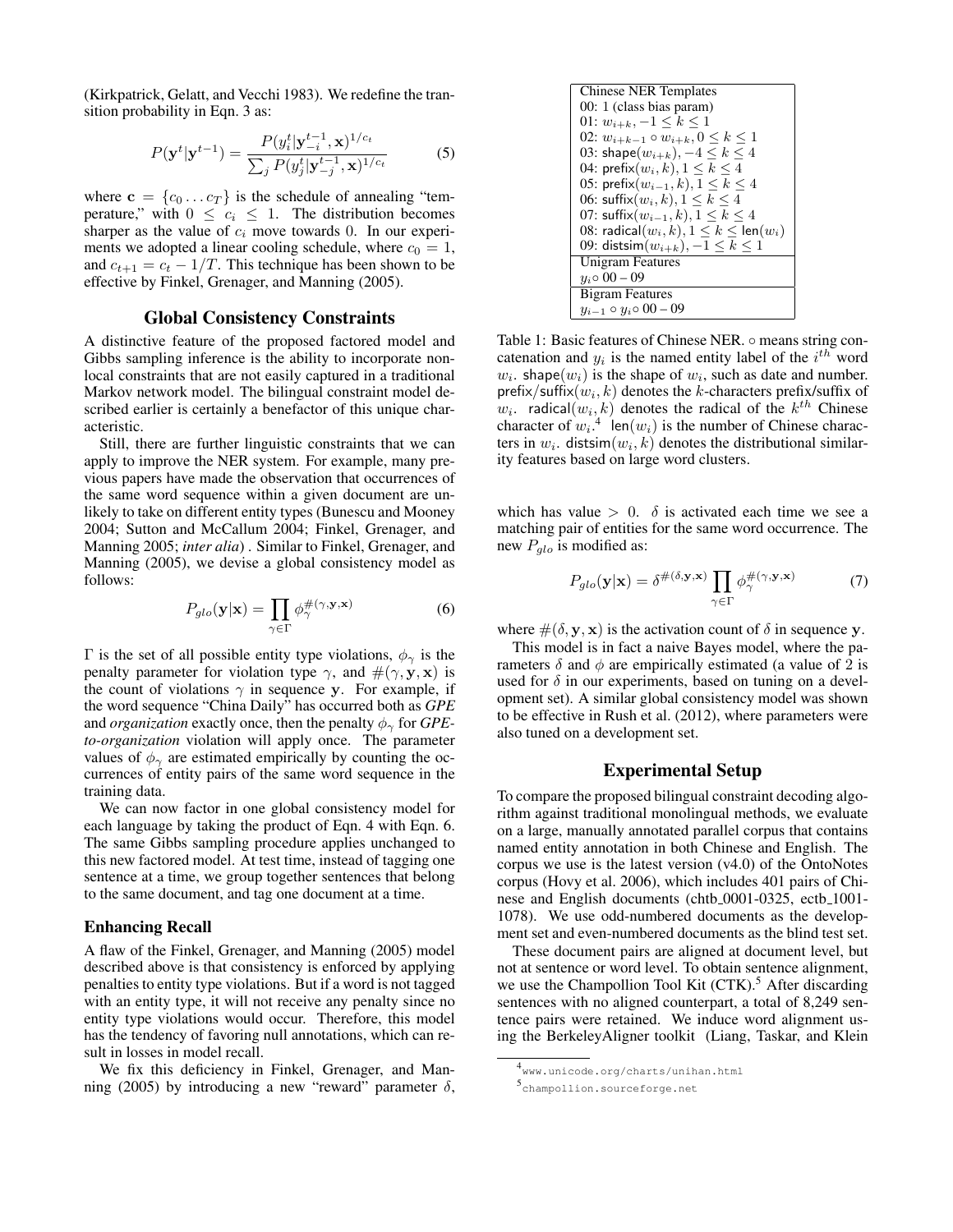2006).<sup>6</sup> The aligner outputs the posterior probability for each aligned word pair. To increase efficiency, we prune away all alignments that have probability less than 0.1.

We adopt the state-of-the-art monolingual Stanford NER tagger as a strong baseline for both English and Chinese. For English, we use the default tagger setting from Finkel, Grenager, and Manning (2005). For Chinese, we use an improved set of features over the default tagger, which are listed in Table 1. Both models make use of distributional similarity features taken from word clusters trained on large amounts of non-overlapping data. We train the two CRF models on all portions of the OntoNotes corpus that are annotated with named entity tags, except the parallel-aligned portion which we reserve for development and test purposes. In total, there are about 660 documents (∼16k sentences) and 1,400 documents (∼39k sentences) for Chinese and English, respectively.

Out of the 18 named entity types that are annotated in OntoNotes, which include person, location, date, money, and so on, we select the four most commonly seen named entity types for evaluation. They are *person*, *location*, *organization* and *GPE*. All entities of these four types are converted to the standard BIO format, and background tokens and all other entities types are marked with tag O.

In all of the Gibbs sampling experiments, a fixed number of 2000 sampling steps are taken, and a linear cooling schedule is used in the deterministic annealing procedure.

In order to compare our method with past work, we obtained code from Burkett et al. (2010) and reproduced their experiment setting for the OntoNotes data. An extra set of 5,000 unannotated parallel sentence pairs are used for training the reranker, and the reranker model selection was performed on the development dataset.

We report standard NER measures (entity precision (P), recall  $(R)$  and  $F_1$  score) on the test set. Statistical significance tests are done using the paired bootstrap resampling method (Efron and Tibshirani 1993), where we repeatedly draw random samples with replacement from the output of the two systems, and compare the test statistics (e.g. absolute difference in  $F_1$  score) of the new samples with the observed test statistics. We used 1000 sampling iterations in our experiments.

# Bilingual NER Results

The main results on Chinese and English test sets are shown in Table 2. The first row (CRF) shows the baseline monolingual model performance. As we can see, the performance on Chinese is much lower than on English. This is partially attributed to the fact that the Chinese NER tagger was trained on less than half as much data, but it is also because NER in Chinese is a harder problem (e.g., there are no capitalization features in Chinese, which is a very strong indicator of named entities in English).

By enforcing hard agreement constraints, we can see from row hard that there is an increase of about 1.4% in absolute  $F_1$  score on the Chinese side, but at the expense of a

|                | Chinese |       |       | English |       |           |
|----------------|---------|-------|-------|---------|-------|-----------|
|                | P       | R     | F1    | P       | R     | $\rm F_1$ |
| <b>CRF</b>     | 76.89   | 61.64 | 68.42 | 81.98   | 74.59 | 78.11     |
| <b>Burkett</b> | 77.52   | 65.84 | 71.20 | 82.28   | 76.64 | 79.36     |
| hard           | 76.19   | 64.47 | 69.84 | 82.13   | 72.85 | 77.21     |
| manual         | 80.02   | 65.85 | 72.24 | 82.87   | 74.56 | 78.50     |
| auto           | 78.53   | 66.90 | 72.25 | 82.11   | 75.40 | 78.62     |
| $auto+aP$      | 79.17   | 68.46 | 73.43 | 82.05   | 75.56 | 78.67     |

Table 2: Results on bilingual parallel test set.  $F_1$  scores that are statistically significantly better than the CRF baseline is highlighted in bold.

0.9% drop on the English side. The tradeoff mainly occurs in recall.

When we loosen the bilingual constraint to allow softagreement by simply assigning a hand-picked value (0.02) to aligned entities of different types (row manual), we observe a significant increase in accuracy in both Chinese and English. This suggests that the soft alignment successfully accounted for the cases where annotation standards differ in the two languages. In particular, the Chinese results are 3.8% better than the monolingual baseline, a 12% relative error reduction.

When we replace the arbitrary hand-picked softagreement probabilities with empirical counts from the autotagged dataset (row auto), we see a small increase in recall on both sides, but a drop in precision for Chinese. However, accounting for alignment uncertainty (row auto+aP) increases both precision and recall for Chinese, resulting in another 1.2% increase in absolute  $F_1$  score over the auto model.

Comparing against Burkett et al. (2010) (second row from the top), we can see that both our method and Burkett et al. (2010) significantly outperform the monolingual CRF baseline. This suggests that methods that explore bilingual language cues do have great utility in the NER task. Our best model (auto+aP) gives a significant gain over Burkett et al. (2010) on Chinese (by 2.2%), but trails behind on English by 0.7%. However, we will show in the next section some further improvements to our method by modeling global label consistency, which allows us to outperform Burkett et al. (2010) on both languages.

## Results on Global Consistency

Table 3 shows results on the test set after factoring in a global consistency model. Adding global consistency to the monolingual baseline (mono) increases performance on English (consistent with results from previous work (Finkel, Grenager, and Manning 2005)), but hurts Chinese results, especially in recall.

A possible explanation is that CRF models for English are more certain about which words are entities (by having strong indicative features such as word capitalization), and thus a penalty does not persuade the model to label a word as a non-entity. However, in the Chinese case, the CRF model is weaker, and thus less certain about words being an entity or not. It is also much more likely that the same word

<sup>6</sup> code.google.com/p/berkeleyaligner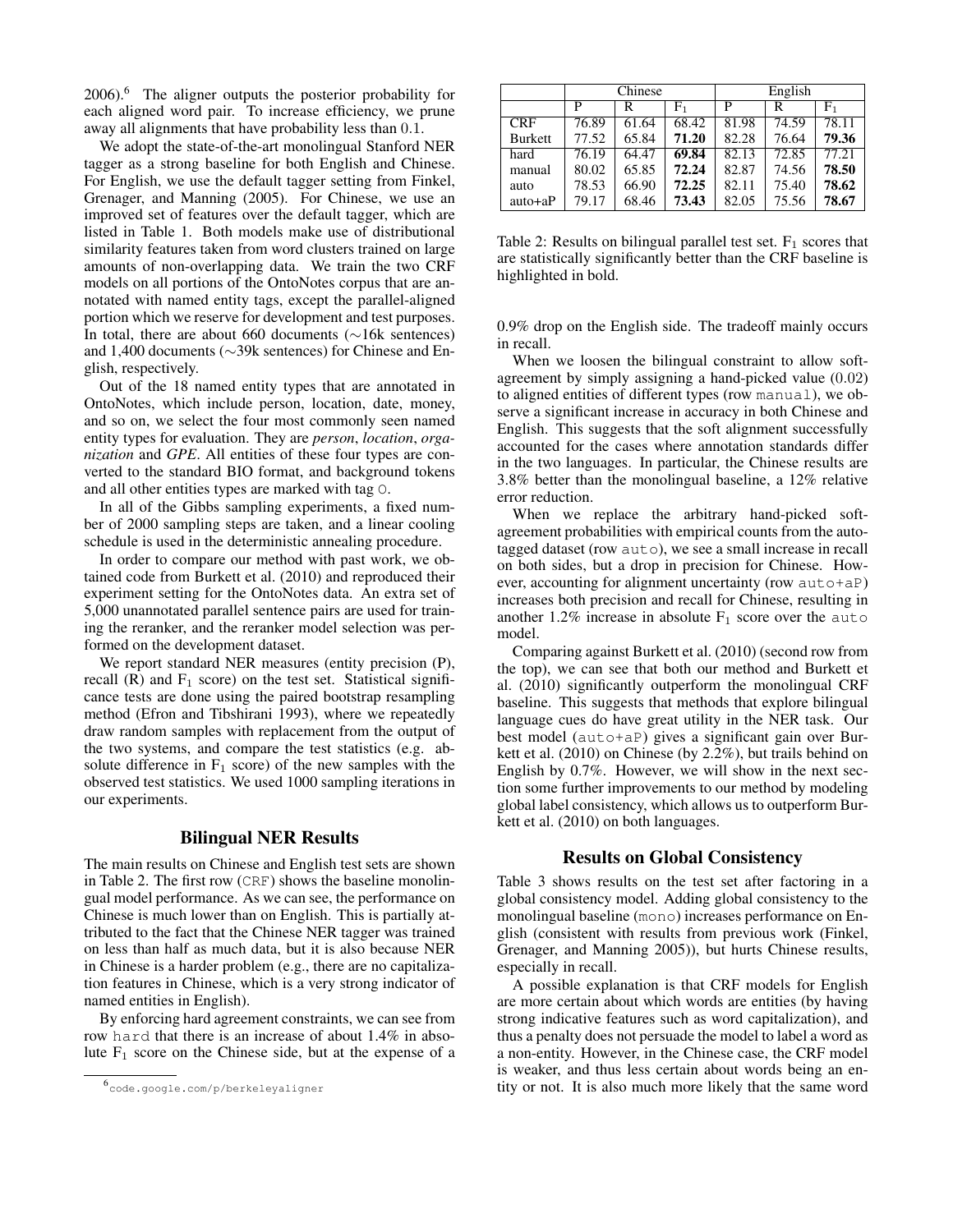|             | Chinese |       |       | English |       |                |
|-------------|---------|-------|-------|---------|-------|----------------|
|             | P       | R     | F1    | P       | R     | F <sub>1</sub> |
| mono        | 76.89   | 61.64 | 68.42 | 81.98   | 74.59 | 78.11          |
| $+global$   | 77.30   | 58.96 | 66.90 | 83.89   | 74.88 | 79.13          |
| $+global'$  | 75.23   | 68.12 | 71.50 | 82.31   | 77.63 | 79.90          |
| auto        | 78.53   | 66.90 | 72.25 | 82.11   | 75.40 | 78.62          |
| $+global$   | 79.02   | 64.57 | 71.07 | 84.02   | 75.73 | 79.66          |
| $+global'$  | 76.17   | 71.04 | 73.52 | 82.87   | 78.84 | 80.81          |
| $auto + aP$ | 79.17   | 68.46 | 73.43 | 82.05   | 75.56 | 78.67          |
| $+global$   | 79.31   | 65.93 | 72.01 | 84.01   | 75.81 | 79.70          |
| $+global'$  | 76.43   | 72.32 | 74.32 | 82.30   | 78.35 | 80.28          |

Table 3: Results of enforcing global consistency. *global* is the global consistency without "reward" parameter, and *global'* is the one with "reward" parameter. "mono" is the monolingual CRF baseline. Best number in each column is highlighted in bold.

(string) will be both an entity and a common word in Chinese than English. In some cases, the model will be better off marking a word as a non-entity, than risking taking a penalty for labeling it inconsistently. By applying the "reward" function, we see a drastic increase in recall on both Chinese and English, with a relatively small sacrifice in precision on Chinese. The overall  $F_1$  score increases by about 3.1% and 0.8% in Chinese and English, respectively.

Similar results can be found when we apply global consistency to the bilingual model (auto). Again we see a recall-precision tradeoff between models with or without a "reward" function. But overall, we observe a significant increase in performance when global consistency with a reward function is factored in.

Modeling alignment uncertainty continues to improve the Chinese results when the global consistency model is added, but shows a small performance decrease on the English side. But the gain on the Chinese side is more significant than the loss on English side.

The best overall  $F_1$  scores are achieved when bilingual constraints, global consistency with reward, and alignment uncertainty are conjoined. The combined model outperforms the CRF monolingual baseline, with an error reduction of 18.6% for Chinese and 9.9% for English. This model also significantly improves over the method of Burkett et al. (2010) with an error reduction of 10.8% for Chinese and 4.5% for English.

Beyond the difference in model performance, our method is much easier to understand and implement than Burkett et al. (2010). Their method involves simulating a multi-view learning environment using "weakened" monolingual models to train a reranking model, and transplanting the parameters of the "weakened" models to "strong" models at test time in a practical but ad-hoc manner.

# Semi-supervised NER Results

In the previous section we demonstrated the utility of our proposed method in a bilingual setting, where parallel sentence pairs are tagged together and directly evaluated. In reality, this is not the common use case. Most down-stream NLP applications operate in a monolingual environment.

| Method                                | # train sent | P     | R     | ${\rm F}_1$ |
|---------------------------------------|--------------|-------|-------|-------------|
| <b>CRF</b> baseline                   | $\sim$ 16k   | 76.89 | 61.64 | 68.42       |
| Self-training                         | $+80k$       | 75.15 | 59.06 | 66.14       |
| Semi with Burkett                     | $+80k$       | 76.30 | 63.46 | 69.29       |
| $\overline{\text{Semi}}$ with auto+aP | $+80k$       | 77.40 | 66.10 | 71.31       |
|                                       | $+40k$       | 76.97 | 65.60 | 70.83       |
|                                       | $+10k$       | 77.48 | 64.95 | 70.66       |

Table 4: Semi-supervised results on Chinese test set.  $F_1$ scores that are statistically significantly better than the CRF baseline is highlighted in bold.

Therefore, in order to benefit general monolingual NLP systems, we propose a semi-supervised learning setting where we use the bilingual tagger to annotate a large amount of unannotated bilingual text, then we take the tagged sentences on the Chinese side to retrain a monolingual Chinese tagger.

To evaluate the effectiveness of this approach, we used the Chinese-English part of the Foreign Broadcast Information Service corpus (FBIS, LDC2003E14), and tagged it with the auto+aP model. Unlike the OntoNotes dataset, this corpus does not contain document boundaries. In order to apply the document-level label consistency model, we divide the test set into blocks of ten sentences, and use the blocks as pseudo-documents.

Results from self-training, as well as results from uptraining using model outputs from Burkett et al. (2010) are shown in Table 4. We can see that by using 80,000 additional sentences, our method gives a significant boost (∼2.9%, an error reduction of ∼9.2%) over the CRF baseline. Our method also improves over Burkett et al. (2010) by a significant margin.

The gains are more pronounced in recall than precision, which suggests that the semi-supervised approach using bilingual data is very effective in increasing the coverage of the monolingual tagger. On the other hand, monolingual self-training hurts performance in both precision and recall.

We also report results on the effect of using increasing amounts of unannotated bilingual data. When only 10k sentences are added to the Chinese side, we already see a 5.2% error reduction over the CRF baseline.

# **Conclusions**

We introduced a factored model with a Gibbs sampling inference algorithm, that can be used to produce more accurate tagging results for a parallel corpus. Our model makes use of cross-language bilingual constraints and intra-document consistency constraints. We further demonstrated that unlabeled parallel corpora tagged with our bilingual model can then be used to improve monolingual tagging results, using an uptraining scheme. The model presented here is not restricted to the NER task only, but can be adopted to improve other natural language applications as well, such as syntactic parsing and semantic analysis.